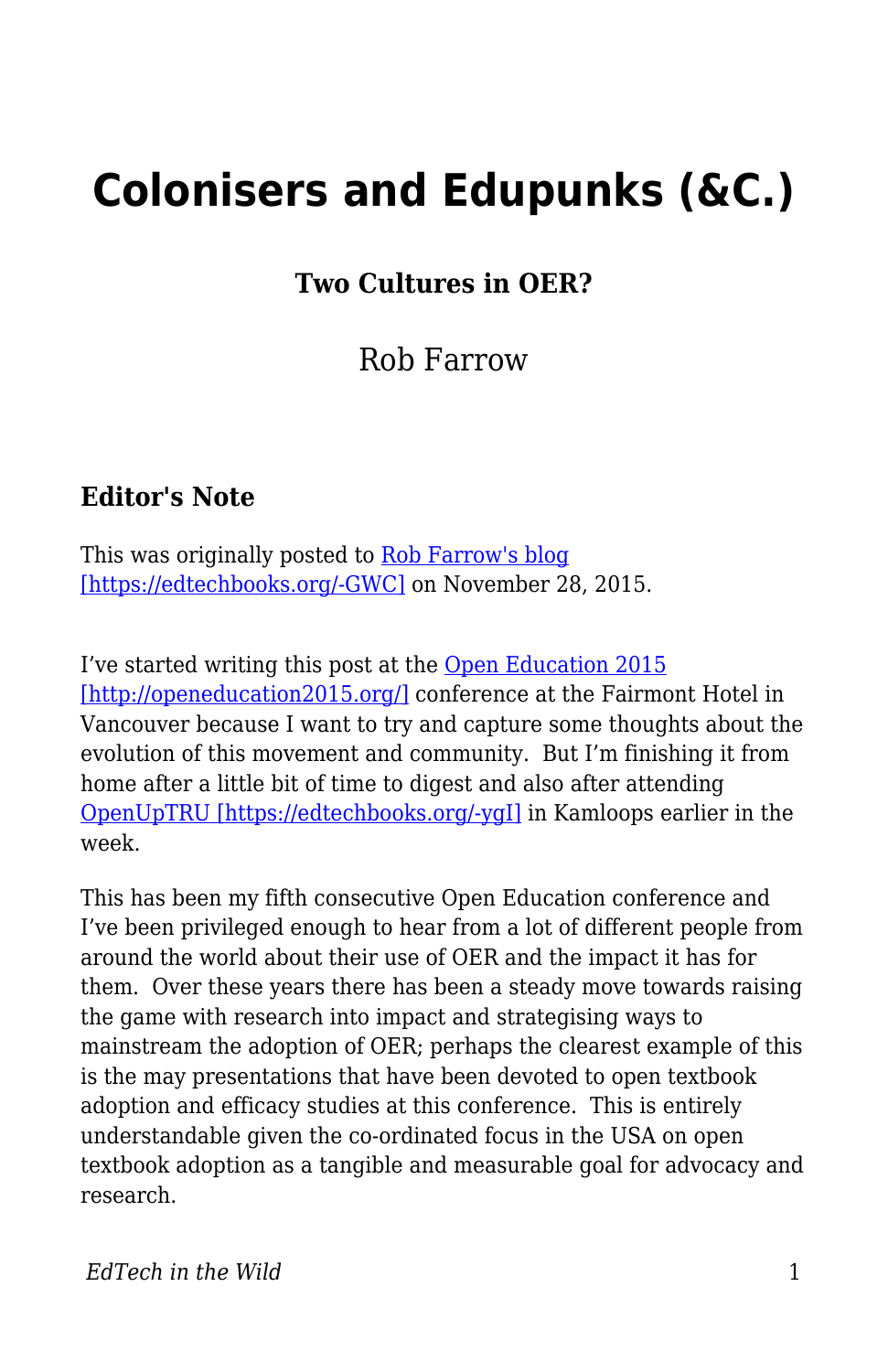Great things have been achieved by researchers working with the [Open Education Group \[http://openedgroup.org/\]](http://openedgroup.org/) in this regard. In terms of controlled studies which attempt to isolate the effects of moving to an open textbook while controlling for other variables (like instructors, etc.) there really isn't any other game in town that comes close. And there is a real need for [this kind of work](http://www.library.umass.edu/assets/Open-Education-Resources/OER-Articles/A-multi-institutional-study-of-the-impact-of-open-textbook-adoption-on-the-lear.pdf) [\[https://edtechbooks.org/-tXn\]](http://www.library.umass.edu/assets/Open-Education-Resources/OER-Articles/A-multi-institutional-study-of-the-impact-of-open-textbook-adoption-on-the-lear.pdf), since it is creating the body of evidence that can be used to reject the claim that open resources are of inferior quality. The endgame here is to support widespread adoption of open textbooks in colleges. This is something that can be measured and the savings calculated, so it's a great strategic choice for advocates in the USA.

Now we have established that this research is great, I feel there are a couple of points to raise. Firstly, a methodological issue related to the tension between two virtues of open textbooks that we like to put forward: that they are 'efficacious' (they 'cause' learning) [1] as established by controlled studies; and that they can be freely adapted. How much adaptation can a text withstand before the efficacy studies – which are based on carefully controlling variables – must be repeated? Of course, in many cases the textbooks are just adopted wholesale. They are mapped onto common curricula and so can be used to teach a whole programme. But if someone decides not to tamper with the textbook, isn't the net result of all this just that the commercial textbook has been replaced by an open textbook? But if they do 'tamper' with the textbook, might they be in danger of making their textbooks less 'efficacious'?

Maybe that depends on how good they are at teaching. What I mean by this is that, aside from all the fantastic savings made by students, the course may be taught in exactly the same way as before. In effect, the open textbook strategy might (when fully realised) leave us with more or less the same educational systems as before (although a lot more affordable for many, and this would undoubtedly be a fine thing).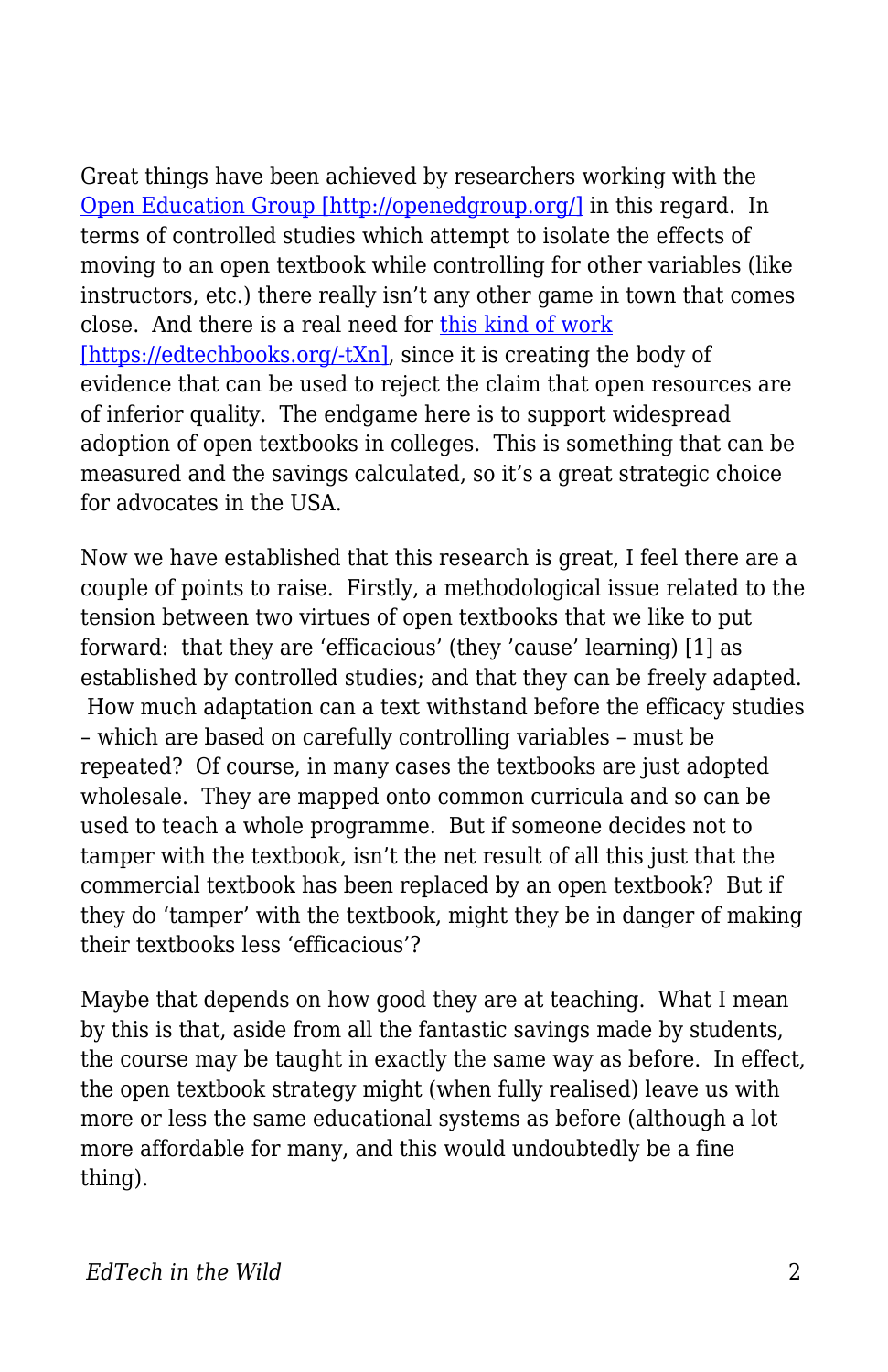In effect, this is an attempt to 'colonise' an existing system by taking it over from within. Maybe something more radical follows from this – open textbooks are a great way to introduce students and faculty to OER, and who knows what might happen a few years down the line in a situation where everyone knows about open?

For now, though, nothing much need change except using an open textbook. Except it's not just an open textbook, because to scale up and keep making the case for efficacy the data gathered must grow, which means more metrics, open learning analytics, and possible homogenization of the learning process.

This was how I captured the thought at the time:



What was less obvious at the conference this year were the voices coming from a different part of the OER movement: the people who emphasize the radical potential of OER.

This end of the spectrum may be hard to clearly define. They might be [edupunks \[https://edtechbooks.org/-kIr\]](https://en.wikipedia.org/wiki/Edupunk) or [critical pedagogues](https://en.wikiversity.org/wiki/Introduction_to_Critical_Pedagogy) [\[https://edtechbooks.org/-jpN\].](https://en.wikiversity.org/wiki/Introduction_to_Critical_Pedagogy) They might identify with the [open](https://opensource.org/) [source \[https://opensource.org/\]](https://opensource.org/), [copyleft](http://www.gnu.org/licenses/copyleft.en.html) [\[https://edtechbooks.org/-smJ\]](http://www.gnu.org/licenses/copyleft.en.html), [open data](http://opendatahandbook.org/guide/en/what-is-open-data/)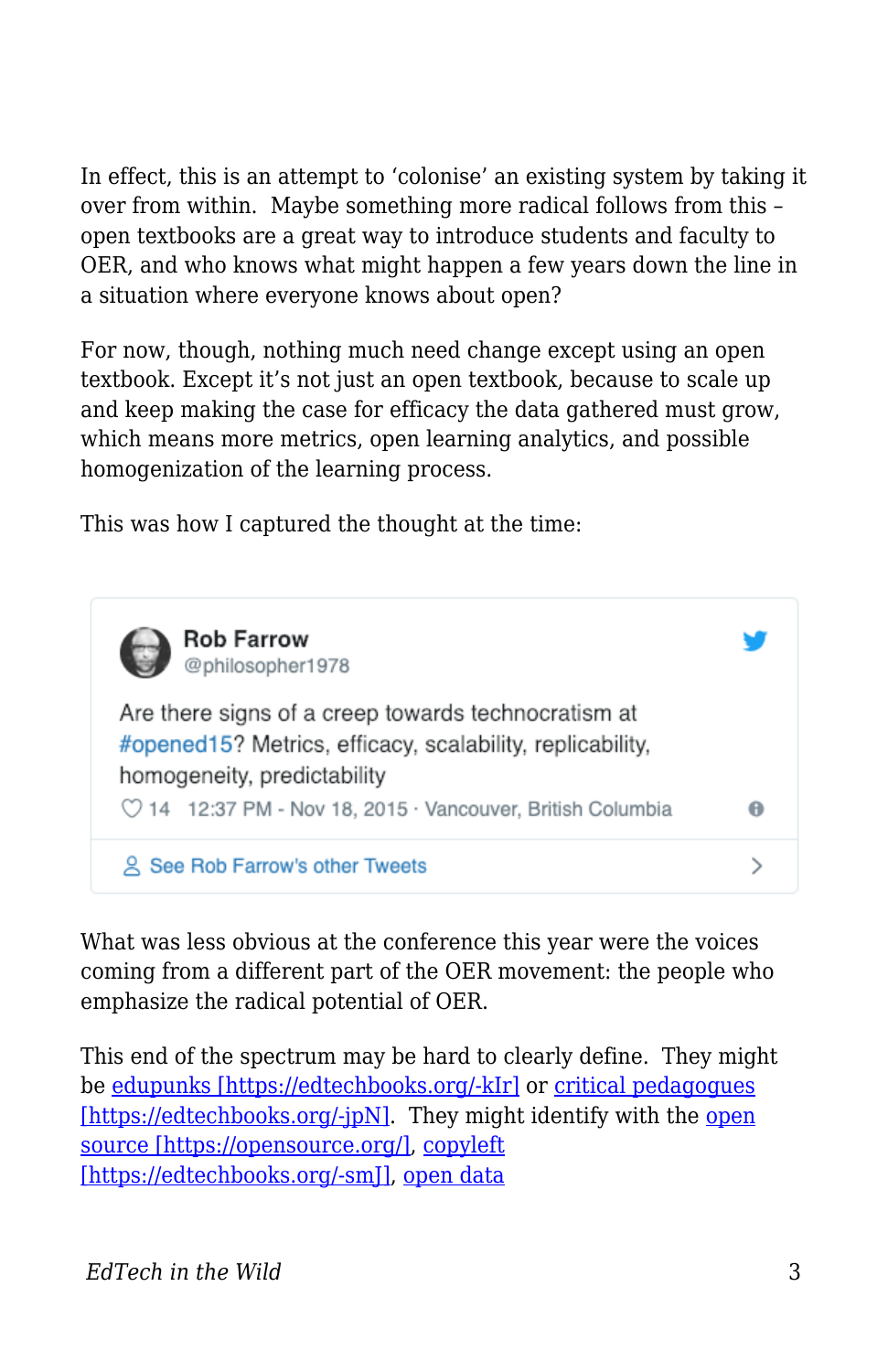## [\[https://edtechbooks.org/-qst\]](http://opendatahandbook.org/guide/en/what-is-open-data/) or [open government](https://en.wikipedia.org/wiki/Open_government)

[\[https://edtechbooks.org/-riW\]](https://en.wikipedia.org/wiki/Open_government) movements outside of education. They might just be libertarians who like the idea of greater personal freedom. But the thing that unites them is that OER is, for them, more about challenging existing practices and forms of knowledge transmission than replicating commercial provisions on open licences.

Because they're a disparate bunch it's hard to put a label on this group, even though by the title of this piece I'm referring to them as 'edupunks  $(\&c.)'$ . The important thing is that they are more radical in ambition, and in that sense they occupy the opposite end of the spectrum from the 'colonisers'.

Here are some illustrative comments shared on Twitter at the time.

Rolin Moe @RMoeJo · Nov 19, 2015 Replying to @dkernohan @dkernohan @malapertmarc except when it's not. And isn't that problem? Instead of all things to all men, seems to be happy with any scraps. David Kernohan @dkernohan @RMoeJo @malapertmarc Marc crystallised it for me - if we're all adoption-focused we lose so much of the interesting stuff. ◯ 3 9:59 AM - Nov 19, 2015  $\Theta$ 2 See David Kernohan's other Tweets  $\mathcal{P}$ Jim Groom @iimaroom The unfortunate equation of open education w/ free text books has made the movement seem more and more myopic and less and less compelling. ◯ 37 11:11 AM - Nov 19, 2015 0  $Q$  27 people are talking about this  $\mathcal{E}$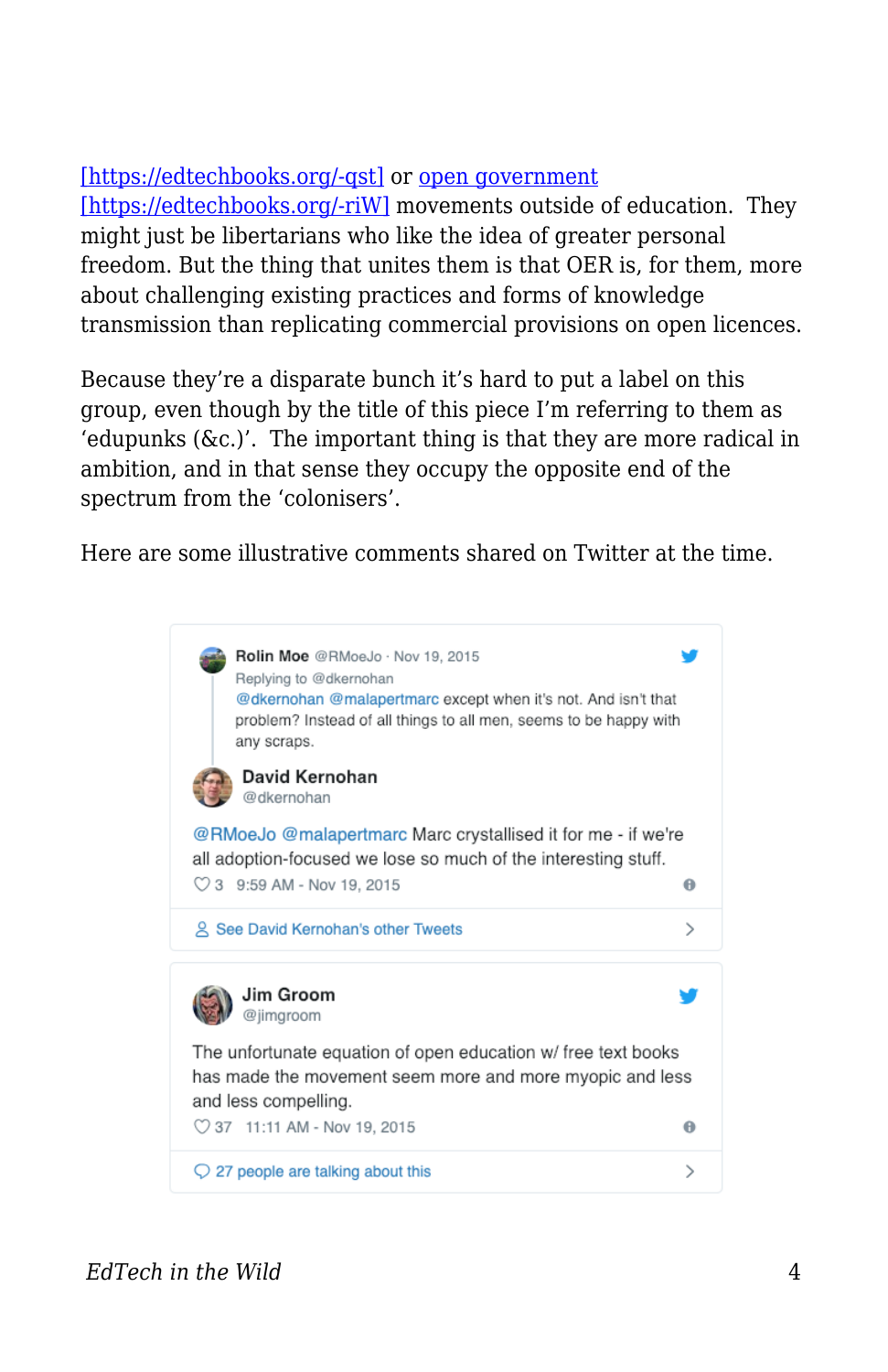Just going to say it, in a spirit of love and optimism: "open textbook" is an oxymoron. [#OpenEd15](https://twitter.com/hashtag/OpenEd15?src=hash) [\[https://edtechbooks.org/-GWY\]](https://twitter.com/hashtag/OpenEd15?src=hash)

— Robin DeRosa (@actualham) [November 20, 2015](https://twitter.com/actualham/status/667755175935782912) [\[https://edtechbooks.org/-wdY\]](https://twitter.com/actualham/status/667755175935782912)

There were plenty of others to choose from, as well as plenty of support for what is being achieved with open textbooks. Robin actually went a step further and [wrote a blog post](http://robinderosa.net/uncategorized/open-textbooks-ugh/) [\[https://edtechbooks.org/-HFz\]](http://robinderosa.net/uncategorized/open-textbooks-ugh/) which expressed her frustration with the dominance of open textbooks and outlined the kinds of things that she wants from a conference like Open Education.

- 1. Engage learners in contributing to their learning materials so that knowledge becomes a community endeavor rather than a commodity that needs to be made accessible. To that end, let's stop fetishizing the textbook, which is at best a low-bar pedagogical tool for transmitting information. OER is better than that.
- 2. Make open licenses the focus of our advocacy for learners, teachers, scholars, which means explaining how the open license enables us to do more with the ideas that we ourselves as learners, teachers, scholars are generating. It's not the open textbook, it's the open license that matters here.
- 3. Consider public funding models for open education (OER, open pedagogy, open access). "Philanthropy" is the wrong word for a model in which the public pays itself for what it needs and can generate on its own. And I am not buying that private, for-profit companies– while capable of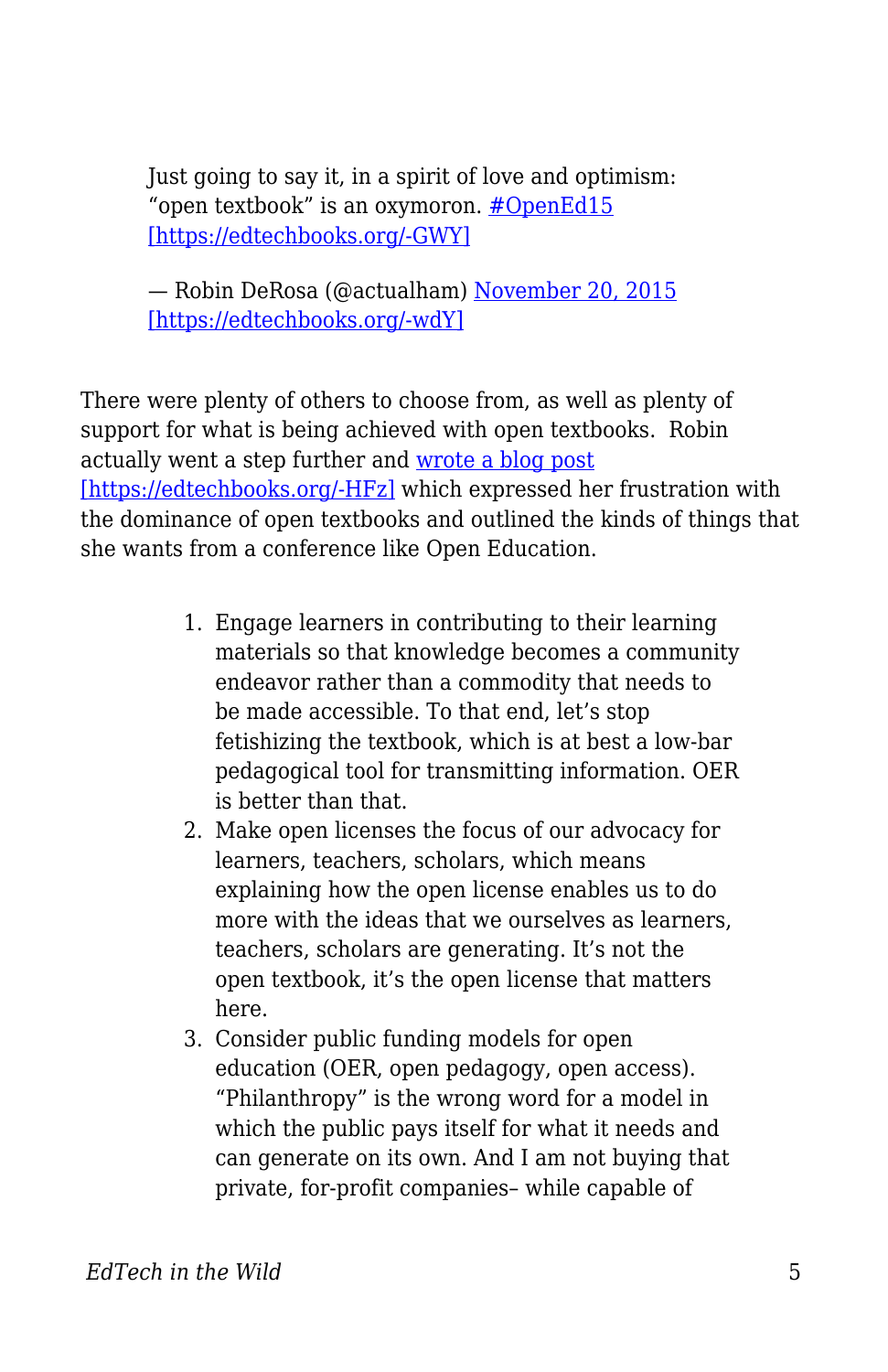being good community partners– are the only way we can build a public infrastructure for publishing and organizing and economically supporting open work.

4. Build a better mission statement for why we work in the open. I took a stab here, but it was just one tiny specific start. I need help explaining this why. We need the why before we can develop the what (who cares about our open tools and apps and platforms? that's the easy stuff, so let's do it second). We need the why before we can assess whether or not we achieved success. Will working in the open serve a social justice vision? improve retention and enrollment? increase interdisciplinary collaboration and improve the quality of our scholarship? Yes? Why? How? And what will it look like if our vision succeeds?

So, should the open education movement seek to colonise education, or transform it? In can be tempting to think that the difference here is really between evolution and revolution. The colonisers want to evolve formal education in a helpful way while the 'edupunks (&c.)' are more interested in empowerment and the freedoms provided by open licensing.

We might also surmise that this is a false dichotomy. Most people are somewhere in the middle, and relatively few people go around calling themselves 'edupunks'. In some ways this can be seen as the return of the familiar *gratis* ('colonisers') vs *libre* ('edupunk (&c.)') distinction that has been with the OER movement since the very early days: is the OER movement about freedom, or about things being 'free'?

C. P. Snow famously wrote about the divergence of science and the humanities in the influential *[The Two Cultures and the Scientific](http://sciencepolicy.colorado.edu/students/envs_5110/snow_1959.pdf)*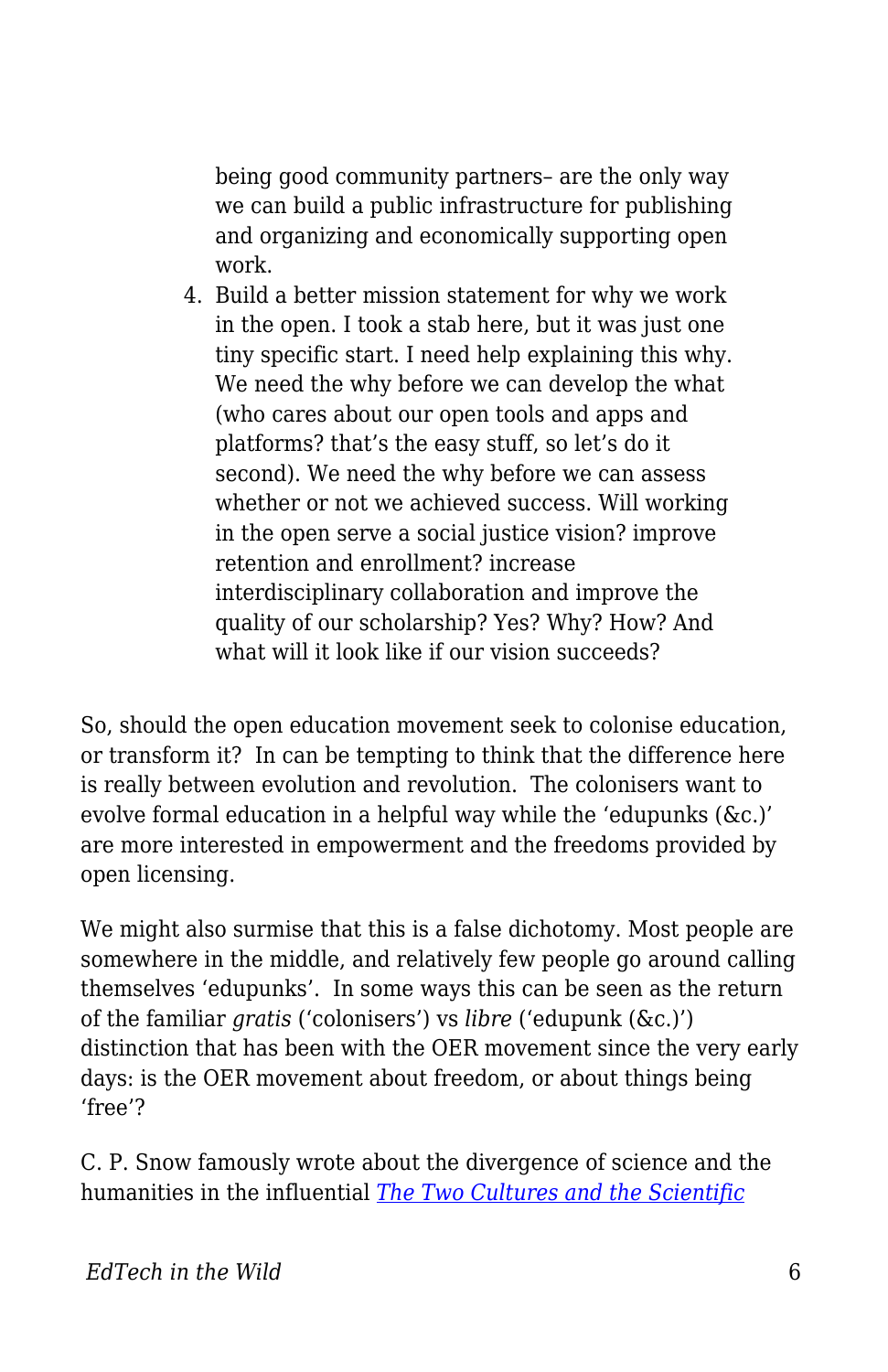*[Revolution \[https://edtechbooks.org/-HbQ\]](http://sciencepolicy.colorado.edu/students/envs_5110/snow_1959.pdf).* Snow foresaw that the aspirations, language and standards of validity of academic cultures were moving apart in ways that prevented cross-pollination of ideas and findings. Thus, we have science professors who have never read Shakespeare, literature professors who cannot explain the laws of thermodynamics, and so on. Now arguably there are more interdisciplinary thinkers than there used to be but education does still tend to siphon learners off into one or the other camp.

Without getting too far into that debate, I think we can use the basic idea of 'Two Cultures' as a way of thinking about changes in the OER movement, and being aware of people pulling in different directions. Everyone is still part of the same conversation at the moment, but it doesn't feel like it would take much to see new, more niche conferences and journals springing up. In my view, both of these cultures need each other, because each ameliorates the vulnerabilities of the other and encourages attentiveness to the bigger picture. So keep talking!

[1] I'm a little uncomfortable personally with the language of efficacy, which risks being [scientistic \[https://edtechbooks.org/-IQG\]](https://en.wikipedia.org/wiki/Scientism) – I'm not sure that isolating a lot of variables and then attributing any difference to the intervention is reliable in education research per se – though it is certainly commonplace and there is of course a need for evidence.